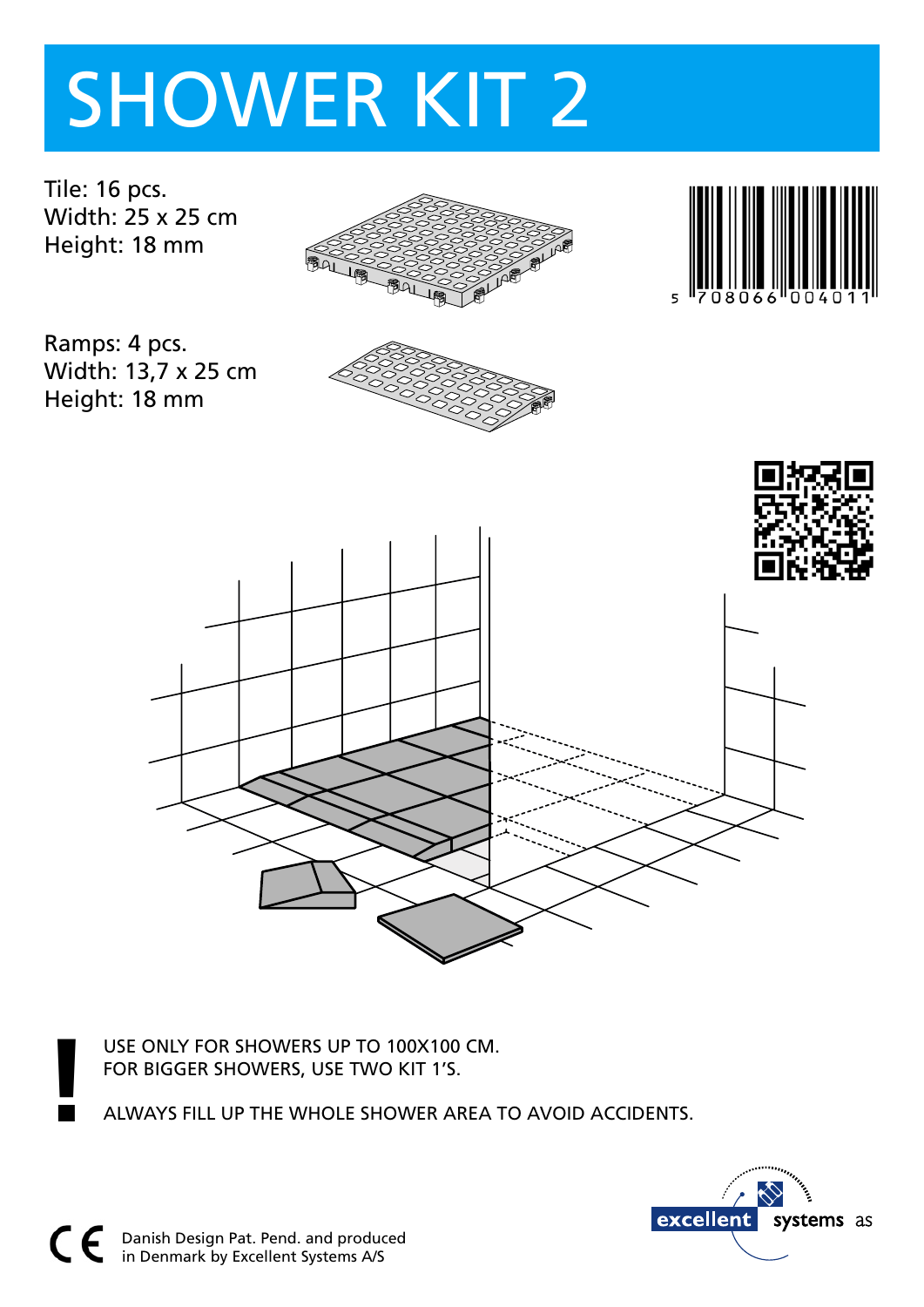## IMPORTANT GUIDELINES



#### SHOWER KIT 2 CONTENT



Height: 18 mm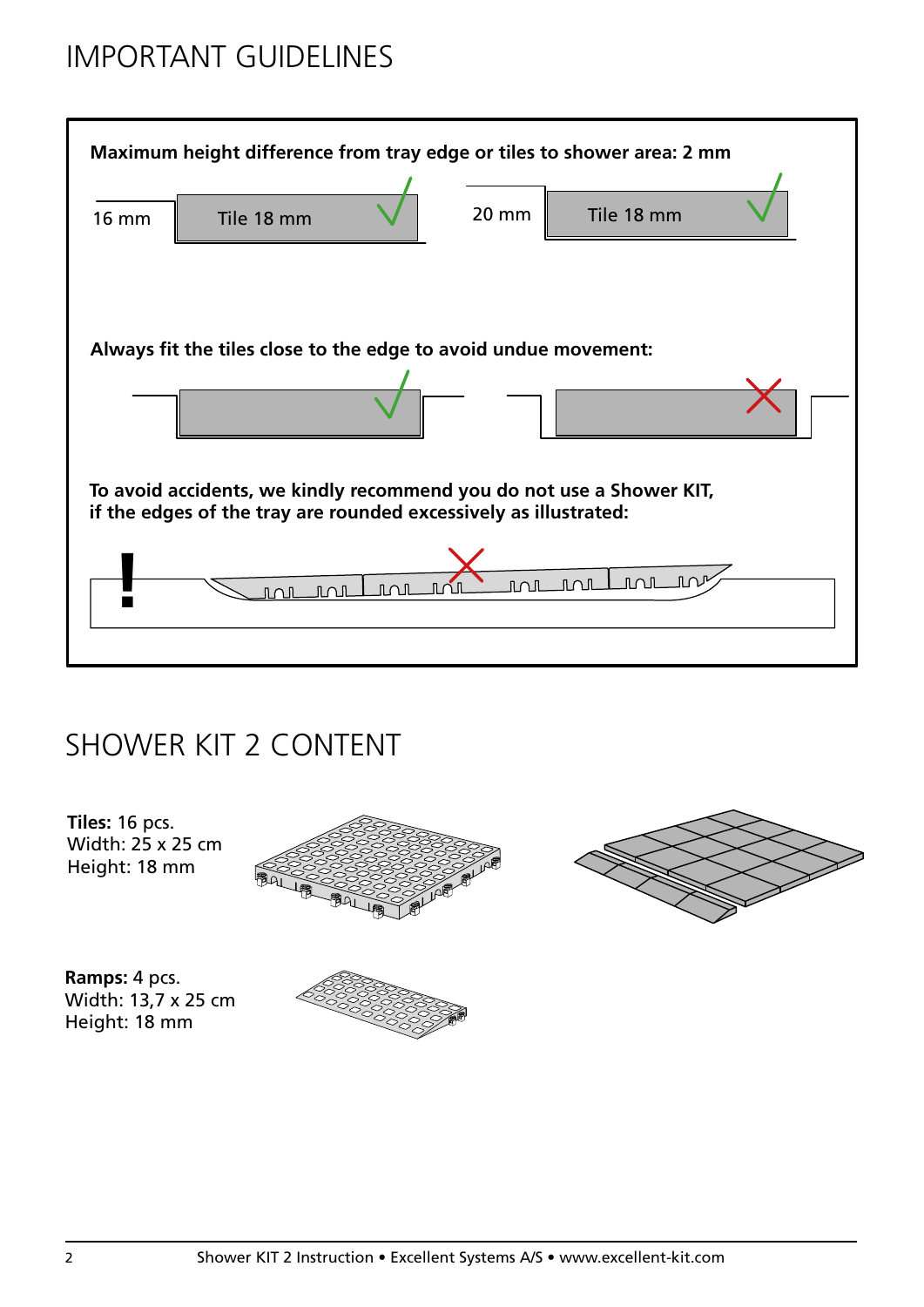### SHOWER KIT 2 INSTALLATION



Use Shower KIT 2, if the shower recess area is more than 2 mm lower than the tiles or tray edge.